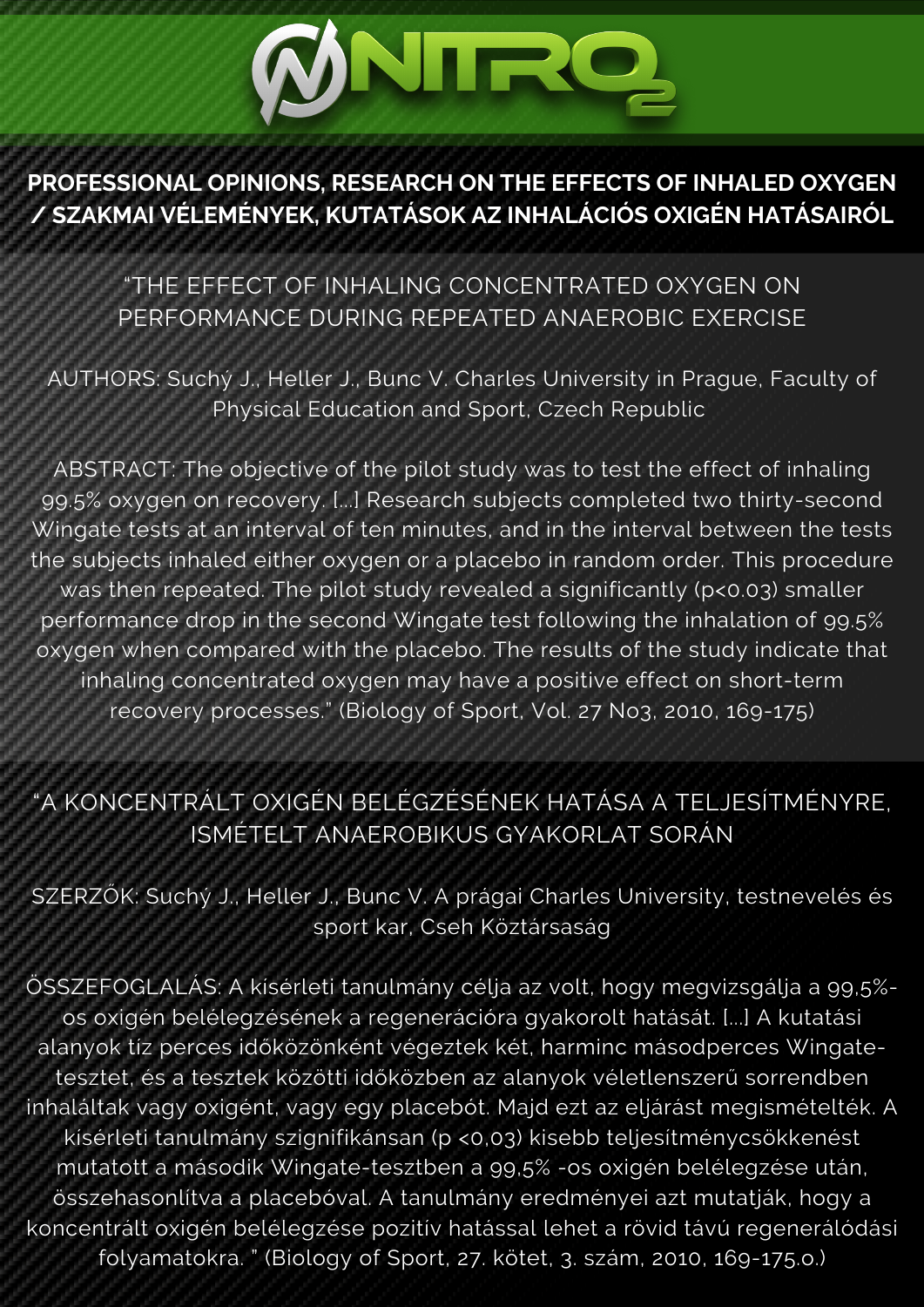#### "INFLUENCE OF HYPEROXIC-SUPPLEMENTED HIGH-INTENSITY INTERVAL TRAINING ON HEMATOLOGICAL AND MUSCLE MITOCHONDRIAL ADAPTATIONS IN TRAINED CYCLISTS

MNIRO

Cardinale DA, Larsen FJ, Lännerström J, Manselin T, Södergård O, Mijwel S, Lindholm P, Ekblom B and Boushel R (2019) Front. Physiol.

As recently reviewed (Cardinale and Ekblom, 2018), hyperoxia acutely improves lactate metabolism (Ekblom et al., 1975), reduces muscle glycogen utilization (Stellingwerff et al., 2006), and enables a higher exercise work rate compared to exercise in normoxia (Powers et al., 1989; Nielsen et al., 1999) while reducing submaximal exercise efficiency (Manselin et al., 2017). Acutely, hyperoxia increases oxygen (O2) delivery to the working muscles (Ekblom et al., 1975) and completely prevents exercise-induced arterial hypoxemia (EIAH), i.e., "oxyhemoglobin SaO2 below 95%" (Powers et al., 1989), a condition often found in individuals exercising at intensities approaching maximal oxygen uptake (VO2max) (Dempsey and Wagner, 1999; Dempsey et al., 2008). Considering the O2 delivery limitation at near maximal exercise intensities (Saltin and Calbet, 2006) and that the mitochondria possess an excess capacity above the O2vdelivery (Boushel et al., 2011), we postulated that hyperoxic-supplemented exercise training allowing a higher training load leads to a greater training stimulus at the muscle level and therefore greater performance enhancement compared to the same training regimen breathing normoxia. This hypothesis is supported by the finding that exercise training with recombinant human erythropoietin treatment enhanced skeletal muscle mitochondrial capacity compared to controls (Plenge et al., 2012)."

"A HIPEROXIKUS KIEGÉSZÍTÉSŰ, NAGY INTENZITÁSÚ INTERVALLUM EDZÉS HATÁSA A HEMATOLÓGIAI ÉS MITOKONDRIÁLIS IZOM ADAPTÁCIÓKRA, EDZETT KERÉKPÁROSOKNÁL

Cardinale DA, Larsen FJ, Lännerström J, Manselin T, Södergård O, Mijwel S, Lindholm P, Ekblom B and Boushel R (2019) Front. Physiol.

Amint azt a közelmúltban megvizsgálták (Cardinale és Ekblom, 2018), a hyperoxia akut módon javítja a laktát-anyagcserét (Ekblom és mtsai., 1975), csökkenti az izmok glikogénfelhasználását (Stellingwerff és mtsai., 2006), és kimagaslóbb testmozgást tesz lehetővé a normoxia gyakorlásához képest (Powers és mtsai., 1989; Nielsen és mtsai., 1999), miközben csökkentik a szubmaximális testmozgás hatékonyságát (Manselin és mtsai., 2017). A hyperoxia akut módon növeli az oxigén (O2) szállítását az éppen dolgozó izmokhoz (Ekblom és mtsai., 1975), és teljes mértékben megakadályozza a testmozgás által kiváltott artériás hypoxaemia-t (EIAH), az "oxihemoglobin SaO2 95% alatti" (Powers és mtsai., 1989). , egy olyan állapot, amelyet gyakran tapasztalnak a maximális oxigénfelvételhez közeledő intenzitással gyakorló egyéneknél (VO2max) (Dempsey és Wagner, 1999; Dempsey és mtsai., 2008). Figyelembe véve az O2 szállításának korlátozását a maximális edzésintenzitás mellett (Saltin és Calbet, 2006), valamint azt, hogy a mitokondriumok túlzott kapacitással rendelkeznek az O2 szállítás felett (Boushel és mtsai., 2011), posztuláltuk, hogy a hiperoxiás kiegészítéssel végzett edzés kimagaslóbb munkát tesz lehetővé. A terhelés nagyobb izom-szintű edzési ingert eredményez, és ezért nagyobb teljesítménynövekedést eredményez mint légzés normália esetén. Ezt a hipotézist támasztja alá az a megállapítás, hogy a rekombináns emberi eritropoetin kezeléssel végzett testmozgás javította a vázizom mitokondriális képességét a kontrollokhoz képest (Plenge és mtsai., 2012)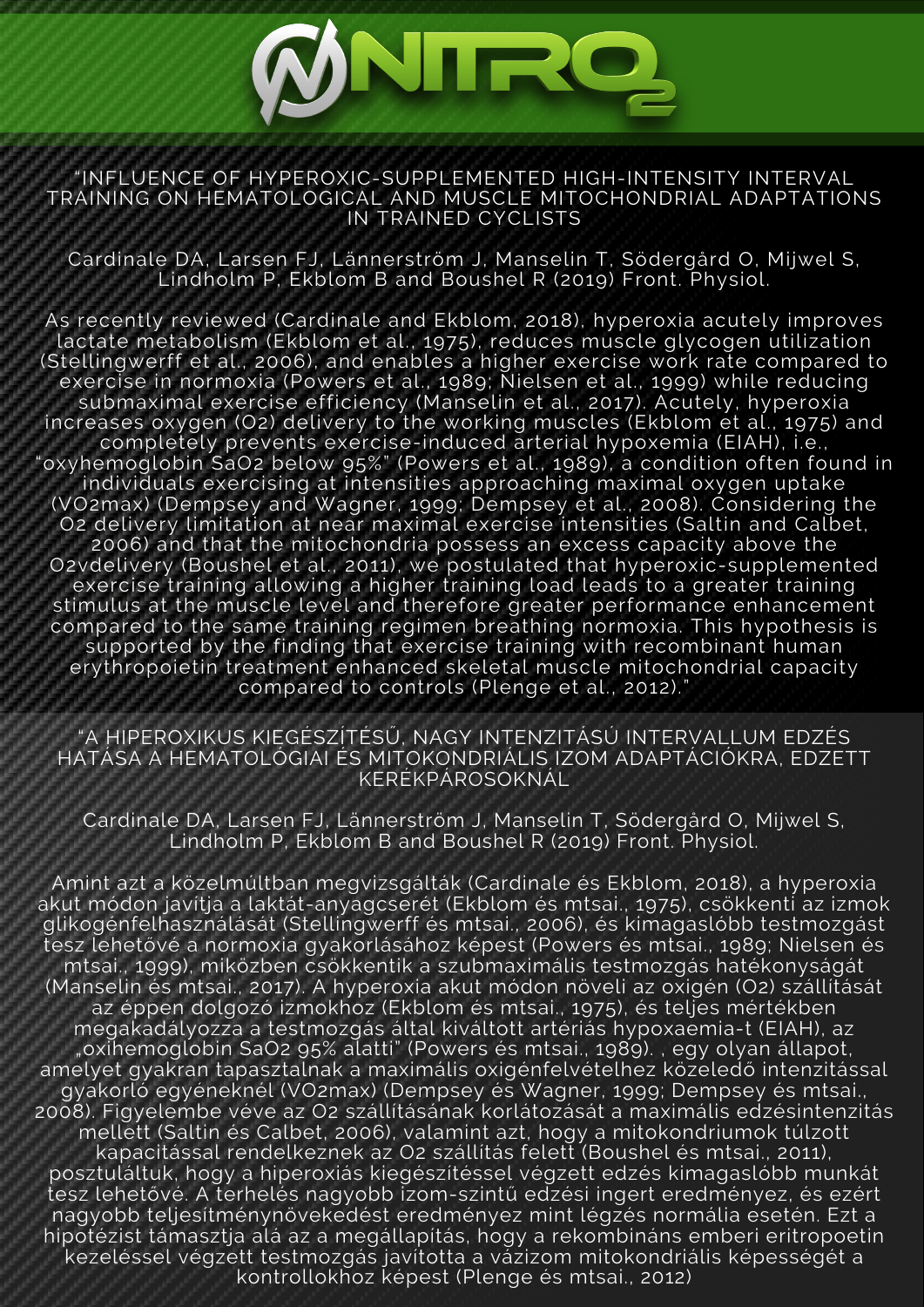#### "EFFECTS OF INHALATION OF OXYGEN ON MORPHOLOGY OF ERYTHROCYTE AND BLOOD FLUIDITY AFTER INTENSIVE EXERCISE

**ØNIRQ** 

Xiao Guoqiang, Huang Jia, Qiu Zhuojun, Su Shixiong and Xie Wanmei (PhysicaL Education Department of South China Normal University, Guangzhou, China) 2002

To observe the effects of inhalation of oxygen on the morphology of erythrocyte and blood fluidity after incremental exercise to exhaustion, blood viscosity (BV), plasma viscosity (PV), red cell aggregation (RCA), red cell deformability (TK), hematocrit (Hct) were obtained at rest, 3, 15, 30 mm after exercise on a cycle ergometer in seven men. The parameters were compared between groups with and without inhaling 70% O2. The results were as follow: (1) all indexes of blood fluidity at rest were not different significantly between two groups, but PV, RCA, TK, Hct 15, 30 mm after exercise and HR at 15 mm after exercise were significantly higher in group without inhaling O2 than that in group with inhaling 70% O2. (2) Morphology of erythrocyte were changed significantly 3, 15, 30 mm after exercise in group without inhaling O2, however, in group with inhaling 70% 02 changes in erythrocytes have been recovered 30 mm after exercise. It is concluded that the inhalation of 70% O2 could speed up the recovery process of all indexes of blood fluidity and erythrocyte after exercise which would be one of important mechanisms for removal of exercise-induced fatigue."

#### "AZ OXIGÉN BELÉGZÉSÉNEK HATÁSAI AZ ERITROCITÁK MORFOLÓGIÁJÁRA ÉS A VÉR FOLYÉKONYSÁGÁRA INTENZÍV GYAKORLAT UTÁN

Xiao Guoqiang, Huang Jia, Qiu Zhuojun, Su Shixiong and Xie Wanmei (PhysicaL Education Department of South China Normal University, Guangzhou, China) 2002

Az oxigén belélegzésének az eritrociták morfológiájára és a vér folyékonyságára gyakorolt hatásainak megfigyelése a növekvő kimerülést eredményező testmozgás után. Hét személynél a vérviszkozitás (BV), a plazma viszkozitás (PV), a vörösvérsejt-aggregáció (RCA), a vörösvérsejt deformálódás (TK) és a hematokrit (Hct) nyugalmi állapotban kapott értékei, és edzés után egy ciklusos ergométeren 3, 15, 30 mm. A paramétereket összehasonlítottuk a csoportok között 70%-os oxigén belégzéssel és anélkül. Az eredmények a következők voltak: (1) a vér folyékonyságának mutatói nyugalmi állapotban nem különböztek szignifikánsan két csoport között, de PV, RCA, TK, Hct 15 és 30 mm edzés után és a testmozgás utáni 15 mm-es HR-érték szignifikánsan magasabb volt a O2 belélegzése nélküli csoportban, mint a 70%-os O2 belélegzés esetén. (2) Az eritrociták morfológiája jelentősen megváltozott 3, 15, 30 mm-nél az O2 belélegzése nélküli csoportban végzett testmozgás után, azonban a 70% -os O2 belélegzéssel rendelkező csoportban az eritrociták változásai 30 mm-nél helyreálltak edzés után. Megállapítottuk, hogy a 70%-os O2 belélegzése felgyorsíthatja a vér folyékonyságának és vörösvértestek valamennyi indexének helyreállását edzés után, amely az egyik legfontosabb feladat a testmozgás által kiváltott fáradtság megszüntetésében. "